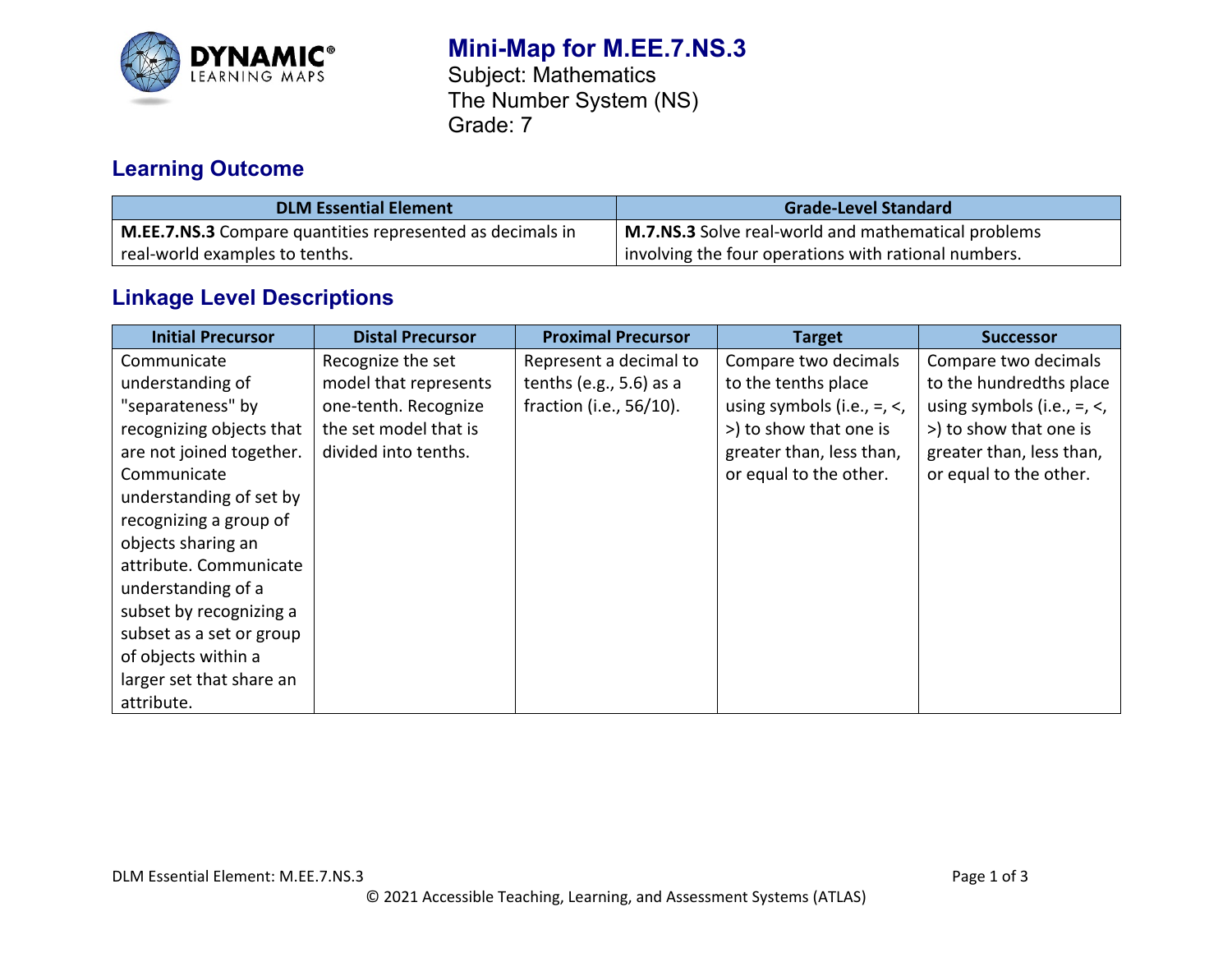## **Initial Precursor and Distal Precursor Linkage Level Relationships to the Target**

Adding fractions requires a student to be able to recognize that two or more sets or groups of items exist. Work on this skill using a variety of sets. Help students recognize when items are grouped together into a set or separated out. Educators present a set, label it (e.g., two balls, one marker, three CDs), count the items, label it again, and encourage students to use numerals to label and count the separate sets. Use tools like the ten-frame to point out whole and parts (e.g., a row of 5 dots and a row of 4 dots are parts or subsets of 9).

# ,,,,,, 1000

### *How is the Initial Precursor related to the Target? How is the Distal Precursor related to the Target?*

As students begin to understand labeling, counting small sets, and recognizing wholes and parts of objects and sets, use set models to provide a wide variety of sets of 10 to model tenths (e.g., individual shapes to match the fraction: "I have 10 cubes in my bag, 1/10 of them are blue").

**Released Testlets** See the [Guide to Practice Activities and Released Testlets.](https://dynamiclearningmaps.org/sites/default/files/documents/Manuals_Blueprints/Guide_to_Practice_Activities_and_Released_Testlets.pdf) **Using Untested (UN) Nodes** See the document [Using Mini-Maps to Plan Instruction.](https://dynamiclearningmaps.org/sites/default/files/documents/Using_Mini_Maps_to_Plan_Instruction.pdf)

# **Instructional Resources**